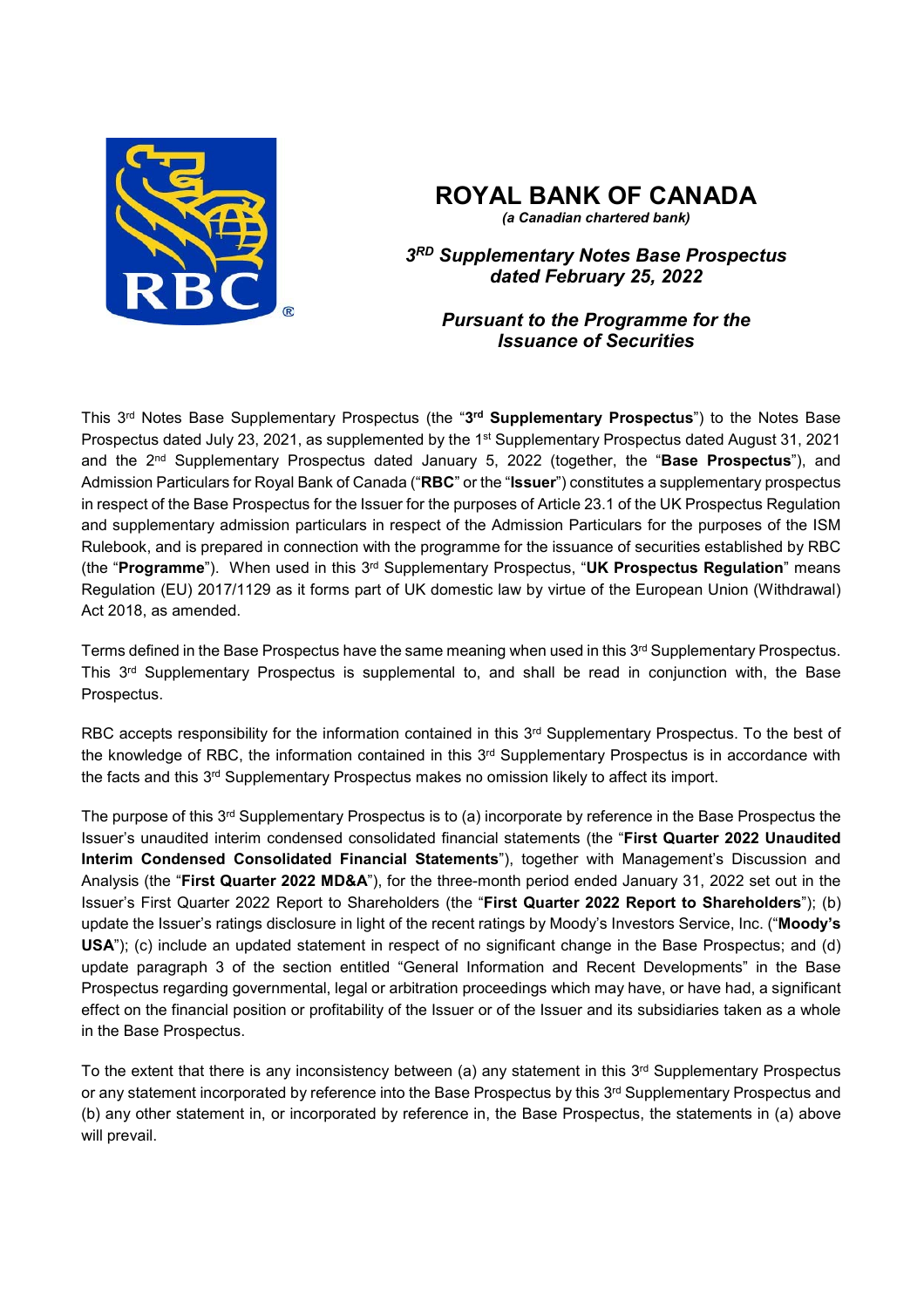Save as disclosed in this  $3<sup>rd</sup>$  Supplementary Prospectus the First Quarter 2022 Report to Shareholders incorporated by reference in the Base Prospectus by virtue of this  $3<sup>rd</sup>$  Supplementary Prospectus, no significant new factor, material mistake or material inaccuracy relating to the information included in the Base Prospectus which may affect the assessment of Notes issued under the Programme has arisen or been noted, as the case may be, since approval by the Financial Conduct Authority (the "**FCA**") of the 2nd Supplementary Prospectus dated January 5, 2022.

## **DOCUMENT INCORPORATED BY REFERENCE**

The First Quarter 2022 Unaudited Interim Condensed Consolidated Financial Statements, together with the First Quarter 2022 MD&A, set out on pages 2 through 71 (excluding page 48) of the First Quarter 2022 Report to Shareholders are, by virtue of this 3<sup>rd</sup> Supplementary Prospectus, incorporated in, and form part of, the Base Prospectus. The remainder of the First Quarter 2022 Report to Shareholders is either covered elsewhere in the Base Prospectus or is not relevant for investors.

The First Quarter 2022 Report to Shareholders, which includes the First Quarter 2022 Unaudited Interim Condensed Consolidated Financial Statements and First Quarter 2022 MD&A, is available for viewing at:

> First Quarter 2022 Report to Shareholders *https://www.rbc.com/investor-relations/\_assets-custom/pdf/2022q1\_report.pdf*

The First Quarter 2022 Report to Shareholders, which includes the First Quarter 2022 Unaudited Interim Condensed Consolidated Financial Statements and First Quarter 2022 MD&A, have been filed with the National Storage Mechanism and are available for viewing at *https://data.fca.org.uk/#/nsm/nationalstoragemechanism*  and has been announced via the Regulatory News Service operated by the London Stock Exchange.

For the avoidance of doubt, any document incorporated by reference in the First Quarter 2022 Report to Shareholders, including the First Quarter 2022 Unaudited Interim Condensed Consolidated Financial Statements or the First Quarter 2022 MD&A, shall not form part of this 3<sup>rd</sup> Supplementary Prospectus for the purposes of the UK Prospectus Regulation or the ISM Rulebook except where such information or other documents are specifically incorporated by reference in or attached to this 3rd Supplementary Prospectus.

Copies of this 3<sup>rd</sup> Supplementary Prospectus, the Base Prospectus and the documents incorporated by reference in either of these can be (1) viewed on the Issuer's website maintained in respect of the Programme at *https://www.rbc.com/investor-relations/european-senior-notes-program.html* (2) obtained on written request and without charge from the Issuer at 20th Floor, 200 Bay Street, Toronto, Ontario, Canada M5J 2J5, Attention Senior Vice President, Wholesale Finance and Investor Relations and from the office of the Issuing and Paying Agent, The Bank of New York Mellon, London Branch, One Canada Square, London E14 5AL, England, Attention: Manager, EMEA Corporate & Sovereign Department and (3) viewed on the website of the Regulatory News Service operated by the London Stock Exchange at http://www.londonstockexchange.com/exchange/news/market-news/market-news-home.html under the name of the Issuer and the headline "Publication of Prospectus". Copies of the Issuer's periodic financial reporting can also be viewed by accessing the Issuer's disclosure documents through the Internet on the Canadian System for Electronic Document Analysis and Retrieval at *http://www.SEDAR.com* (an internet based securities regulatory filing system). Any websites included in this 3<sup>rd</sup> Supplementary Prospectus other than in respect of the information incorporated by reference are for information purposes only and do not form part of this 3<sup>rd</sup> Supplementary Prospectus or the Base Prospectus and the FCA has neither scrutinised or approved the information contained therein.